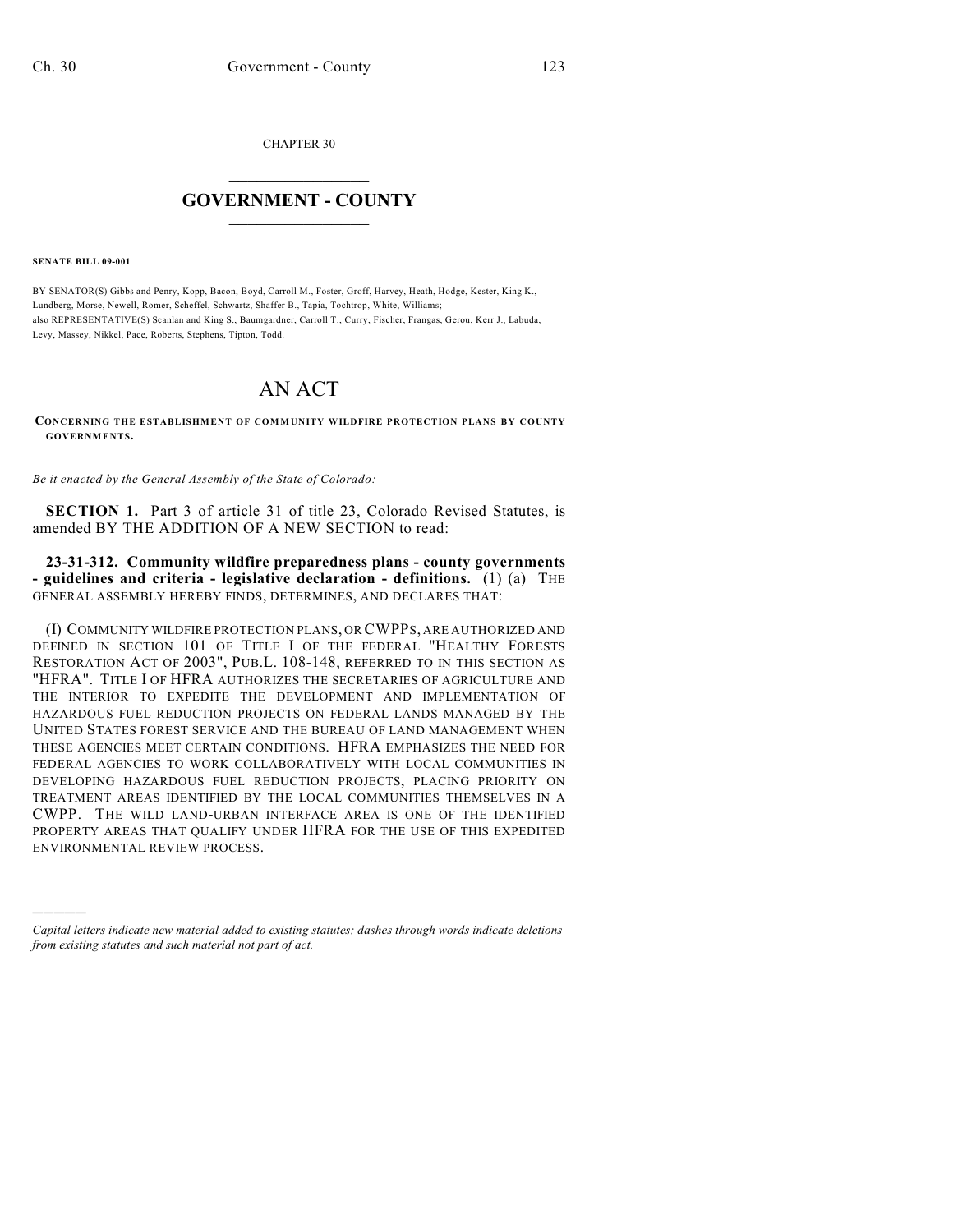(II) THE DEVELOPMENT OF A CWPP CAN ASSIST A LOCAL COMMUNITY IN CLARIFYING AND REFINING ITS PRIORITIES FOR THE PROTECTION OF LIFE, PROPERTY, AND CRITICAL INFRASTRUCTURE IN ITS WILD LAND-URBAN INTERFACE AREA. THE CWPP BRINGS TOGETHER DIVERSE FEDERAL, STATE, AND LOCAL INTERESTS TO DISCUSS THEIR MUTUAL CONCERNS FOR PUBLIC SAFETY, COMMUNITY SUSTAINABILITY, AND NATURAL RESOURCES. THE CWPP PROCESS OFFERS A POSITIVE, SOLUTION-ORIENTED ENVIRONMENT IN WHICH TO ADDRESS CHALLENGES SUCH AS LOCAL FIRE-FIGHTING CAPABILITY, THE NEED FOR DEFENSIBLE SPACE AROUND HOMES AND HOUSING DEVELOPMENTS, THE EFFECT OF FIRE RATINGS AND COMBUSTIBILITY STANDARDS FOR BUILDING MATERIALS USED IN WILD LAND-URBAN INTERFACE AREAS, AND WHERE AND HOW TO PRIORITIZE LAND MANAGEMENT ON BOTH FEDERAL AND NONFEDERAL LANDS. CWPPS CAN BE AS SIMPLE OR COMPLEX AS A LOCAL COMMUNITY DESIRES.

(III) THE ADOPTION OF A CWPP BRINGS MANY BENEFITS TO THE STATE AND ADOPTING LOCAL COMMUNITY, INCLUDING:

(A) THE OPPORTUNITY TO ESTABLISH A LOCALLY APPROPRIATE DEFINITION AND BOUNDARY FOR THE WILD LAND-URBAN INTERFACE AREA;

(B) THE ESTABLISHMENT OF RELATIONS WITH OTHER STATE AND LOCAL GOVERNMENT OFFICIALS, LOCAL FIRE CHIEFS, STATE AND NATIONAL FIRE ORGANIZATIONS, FEDERAL LAND MANAGEMENT AGENCIES, PRIVATE HOMEOWNERS, ELECTRIC, GAS, AND WATER UTILITY PROVIDERS IN THE SUBJECT AREA, AND COMMUNITY GROUPS, THEREBY ENSURING COLLABORATION AMONG THESE GROUPS IN INITIATING A PLANNING DIALOGUE AND FACILITATING THE IMPLEMENTATION OF PRIORITY ACTIONS ACROSS OWNERSHIP BOUNDARIES;

(C) SPECIALIZED NATURAL RESOURCE KNOWLEDGE AND TECHNICAL EXPERTISE RELATIVE TO THE PLANNING PROCESS, PARTICULARLY IN THE AREAS OF GLOBAL POSITIONING SYSTEMS AND MAPPING, VEGETATION MANAGEMENT, ASSESSMENT OF VALUES AND RISKS, AND FUNDING STRATEGIES; AND

(D) STATEWIDE LEADERSHIP IN DEVELOPING AND MAINTAINING A LIST OR MAP OF COMMUNITIES AT RISK WITHIN THE STATE AND FACILITATING WORK AMONG FEDERAL AND LOCAL PARTNERS TO ESTABLISH PRIORITIES FOR ACTION.

(IV) CWPPS GIVE PRIORITY TO PROJECTS THAT PROVIDE FOR THE PROTECTION OF AT-RISK COMMUNITIES OR WATERSHEDS OR THAT IMPLEMENT RECOMMENDATIONS IN THE CWPP.

(V) CWPPS ASSIST LOCAL COMMUNITIES IN INFLUENCING WHERE AND HOW FEDERAL AGENCIES IMPLEMENT FUEL REDUCTION PROJECTS ON FEDERAL LANDS, HOW ADDITIONAL FEDERAL FUNDS MAY BE DISTRIBUTED FOR PROJECTS ON NONFEDERAL LANDS, AND IN DETERMINING THE TYPES AND METHODS OF TREATMENT THAT, IF COMPLETED, WOULD REDUCE THE RISK TO THE COMMUNITY.

(VI) THE DEVELOPMENT OF CWPPS PROMOTES ECONOMIC OPPORTUNITIES IN RURAL COMMUNITIES.

(b) BY ENACTING THIS SECTION, THE GENERAL ASSEMBLY INTENDS TO FACILITATE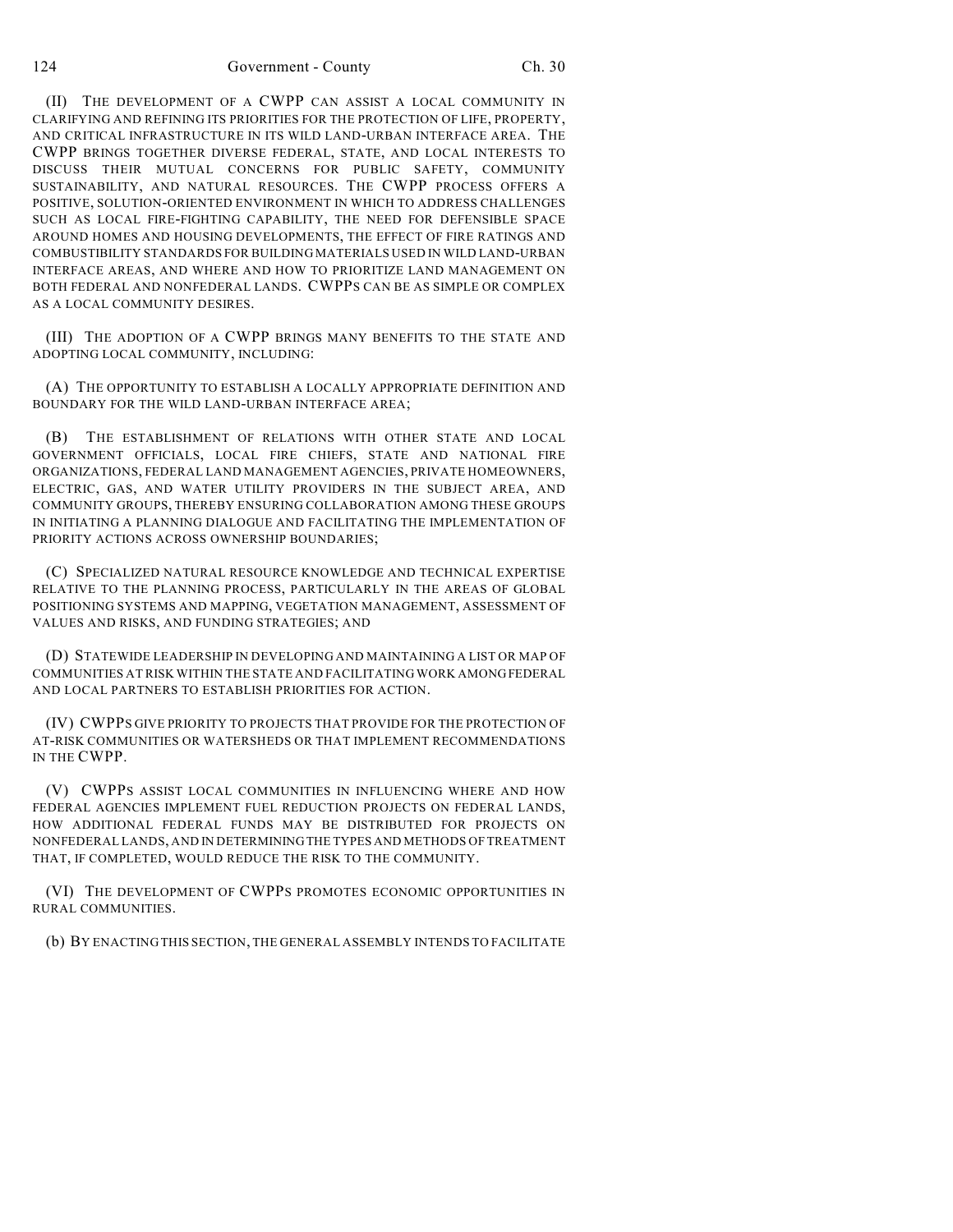AND ENCOURAGE THE DEVELOPMENT OF CWPPS IN COUNTIES WITH FIRE HAZARD AREAS IN THEIR TERRITORIAL BOUNDARIES AND TO PROVIDE MORE STATEWIDE UNIFORMITY AND CONSISTENCY WITH RESPECT TO THE CONTENT OF CWPPS IN COUNTIES NEEDING PROTECTION AGAINST WILDFIRES.

(2) AS USED IN THIS SECTION, UNLESS THE CONTEXT OTHERWISE REQUIRES:

(a) "CWPP" MEANS A COMMUNITY WILDFIRE PROTECTION PLAN AS AUTHORIZED AND DEFINED IN SECTION 101 OF TITLE I OF THE FEDERAL "HEALTHY FORESTS RESTORATION ACT OF 2003", PUB.L. 108-148.

(b) "FIRE HAZARD AREA" MEANS AN AREA MAPPED BY THE COLORADO STATE FOREST SERVICE, IDENTIFIED IN SECTION 23-31-302, AS FACING A SUBSTANTIAL AND RECURRING RISK OF EXPOSURE TO SEVERE FIRE HAZARDS.

(3) NOT LATER THAN NOVEMBER 15, 2009, THE STATE FORESTER, IN COLLABORATION WITH REPRESENTATIVES OF THE UNITED STATES FOREST SERVICE, THE COLORADO DEPARTMENT OF NATURAL RESOURCES, COUNTY GOVERNMENTS, MUNICIPAL GOVERNMENTS, LOCAL FIRE DEPARTMENTS OR FIRE PROTECTION DISTRICTS, ELECTRIC, GAS, AND WATER UTILITY PROVIDERS IN THE SUBJECT AREA, AND STATE AND LOCAL LAW ENFORCEMENT AGENCIES, SHALL ESTABLISH GUIDELINES AND CRITERIA FOR COUNTIES TO CONSIDER IN PREPARING THEIR OWN CWPPS TO ADDRESS WILDFIRES IN FIRE HAZARD AREAS WITHIN THE UNINCORPORATED PORTION OF THE COUNTY.

(4) THE ADOPTION OF A CWPP BY A COUNTY GOVERNMENT SHALL BE GOVERNED BY THE REQUIREMENTS OF SECTION 30-15-401.7, C.R.S.

(5) THE STATE FORESTER SHALL SEND TIMELY NOTICE OF THE GUIDELINES AND CRITERIA ESTABLISHED PURSUANT TO SUBSECTION (3) OF THIS SECTION TO THE DEPARTMENT OF LOCAL AFFAIRS AND TO STATEWIDE ORGANIZATIONS REPRESENTING COLORADO COUNTIES AND MUNICIPALITIES AND SHALL POST SUCH INFORMATION ON THE WEB SITE OF THE COLORADO STATE FOREST SERVICE.

(6) NOTHING IN THIS SECTION SHALL BE CONSTRUED TO AFFECT THE PROVISIONS OF SECTION 23-31-309 OR THE WILDFIRE PREPAREDNESS PLAN DEVELOPED PURSUANT TO SUCH SECTION.

**SECTION 2.** Part 4 of article 15 of title 30, Colorado Revised Statutes, is amended BY THE ADDITION OF A NEW SECTION to read:

**30-15-401.7. Determination of fire hazard area - community wildfire preparedness plans - adoption - legislative declaration - definitions.** (1) (a) THE GENERAL ASSEMBLY HEREBY FINDS, DETERMINES, AND DECLARES THAT:

(I) COMMUNITY WILDFIRE PROTECTION PLANS, OR CWPPS, ARE AUTHORIZED AND DEFINED IN SECTION 101 OF TITLE I OF THE FEDERAL "HEALTHY FORESTS RESTORATION ACT OF 2003", PUB.L. 108-148, REFERRED TO IN THIS SECTION AS "HFRA". TITLE I OF HFRA AUTHORIZES THE SECRETARIES OF AGRICULTURE AND THE INTERIOR TO EXPEDITE THE DEVELOPMENT AND IMPLEMENTATION OF HAZARDOUS FUEL REDUCTION PROJECTS ON FEDERAL LANDS MANAGED BY THE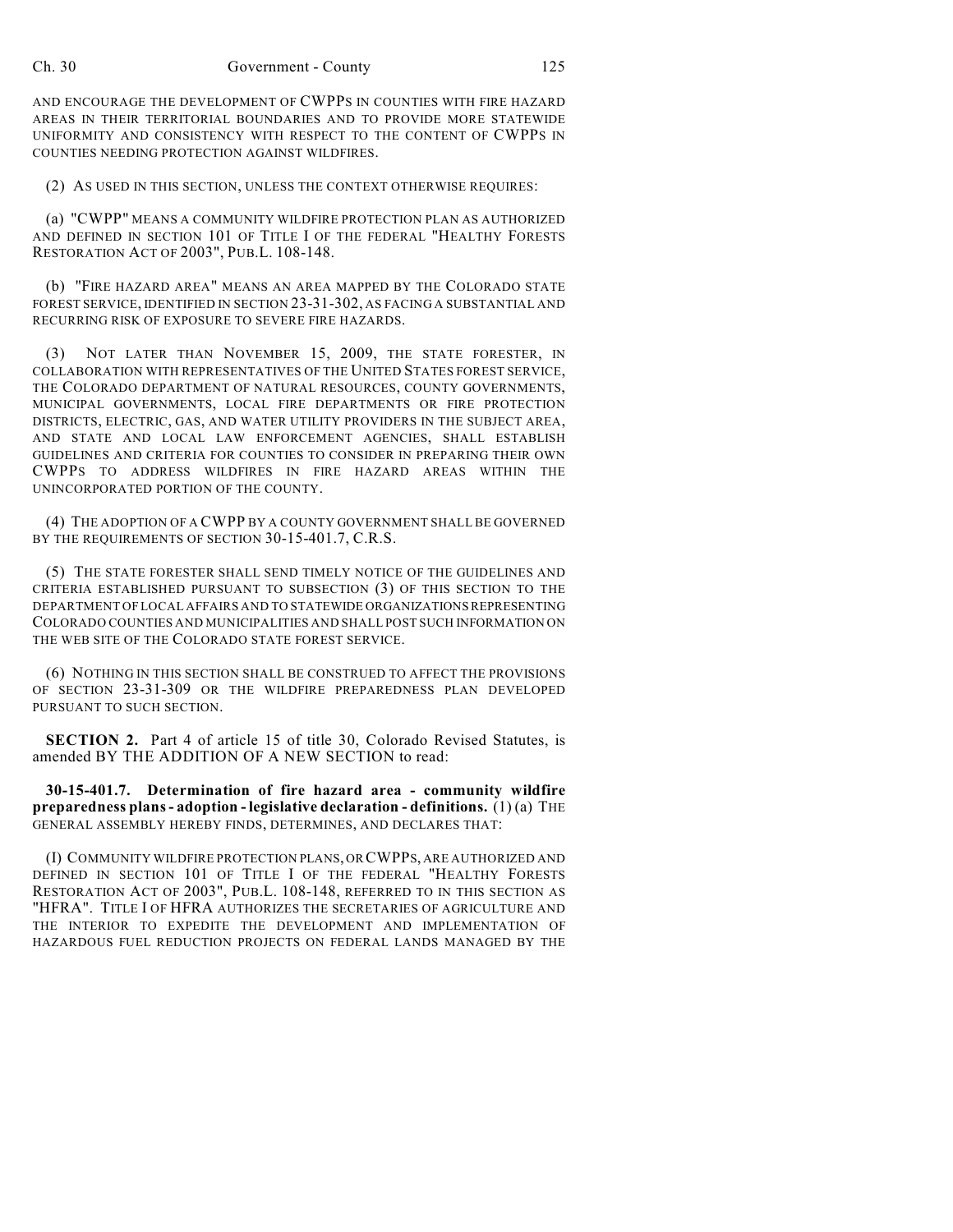126 Government - County Ch. 30

UNITED STATES FOREST SERVICE AND THE BUREAU OF LAND MANAGEMENT WHEN THESE AGENCIES MEET CERTAIN CONDITIONS. HFRA EMPHASIZES THE NEED FOR FEDERAL AGENCIES TO WORK COLLABORATIVELY WITH LOCAL COMMUNITIES IN DEVELOPING HAZARDOUS FUEL REDUCTION PROJECTS, PLACING PRIORITY ON TREATMENT AREAS IDENTIFIED BY THE LOCAL COMMUNITIES THEMSELVES IN A CWPP. THE WILD LAND-URBAN INTERFACE AREA IS ONE OF THE IDENTIFIED PROPERTY AREAS THAT QUALIFY UNDER HFRA FOR THE USE OF THIS EXPEDITED ENVIRONMENTAL REVIEW PROCESS.

(II) THE DEVELOPMENT OF A CWPP CAN ASSIST A LOCAL COMMUNITY IN CLARIFYING AND REFINING ITS PRIORITIES FOR THE PROTECTION OF LIFE, PROPERTY, AND CRITICAL INFRASTRUCTURE IN ITS WILD LAND-URBAN INTERFACE AREA. THE CWPP BRINGS TOGETHER DIVERSE FEDERAL, STATE, AND LOCAL INTERESTS TO DISCUSS THEIR MUTUAL CONCERNS FOR PUBLIC SAFETY, COMMUNITY SUSTAINABILITY, AND NATURAL RESOURCES. THE CWPP PROCESS OFFERS A POSITIVE, SOLUTION-ORIENTED ENVIRONMENT IN WHICH TO ADDRESS CHALLENGES SUCH AS LOCAL FIRE-FIGHTING CAPABILITY, THE NEED FOR DEFENSIBLE SPACE AROUND HOMES AND HOUSING DEVELOPMENTS, AND WHERE AND HOW TO PRIORITIZE LAND MANAGEMENT ON BOTH FEDERAL AND NONFEDERAL LANDS. CWPPS CAN BE AS SIMPLE OR COMPLEX AS A LOCAL COMMUNITY DESIRES.

(III) THE ADOPTION OF A CWPP BRINGS MANY BENEFITS TO THE STATE AND ADOPTING LOCAL COMMUNITY, INCLUDING:

(A) THE OPPORTUNITY TO ESTABLISH A LOCALLY APPROPRIATE DEFINITION AND BOUNDARY FOR THE WILD LAND-URBAN INTERFACE AREA;

(B) THE OPPORTUNITY TO STUDY THE EFFECT OF FIRE RATINGS AND COMBUSTIBILITY STANDARDS FOR BUILDING MATERIALS USED IN WILD LAND-URBAN INTERFACE AREAS;

(C) THE ESTABLISHMENT OF RELATIONS WITH OTHER STATE AND LOCAL GOVERNMENT OFFICIALS, LOCAL FIRE CHIEFS, STATE AND NATIONAL FIRE ORGANIZATIONS, FEDERAL LAND MANAGEMENT AGENCIES, PRIVATE HOMEOWNERS, ELECTRIC, GAS, AND WATER UTILITY PROVIDERS IN THE SUBJECT AREA, AND COMMUNITY GROUPS, THEREBY ENSURING COLLABORATION AMONG THESE GROUPS IN INITIATING A PLANNING DIALOGUE AND FACILITATING THE IMPLEMENTATION OF PRIORITY ACTIONS ACROSS OWNERSHIP BOUNDARIES;

(D) SPECIALIZED NATURAL RESOURCE KNOWLEDGE AND TECHNICAL EXPERTISE RELATIVE TO THE PLANNING PROCESS, PARTICULARLY IN THE AREAS OF GLOBAL POSITIONING SYSTEMS AND MAPPING, VEGETATION MANAGEMENT, ASSESSMENT OF VALUES AND RISKS, AND FUNDING STRATEGIES; AND

(E) STATEWIDE LEADERSHIP IN DEVELOPING AND MAINTAINING A LIST OR MAP OF COMMUNITIES AT RISK WITHIN THE STATE AND FACILITATING WORK AMONG FEDERAL AND LOCAL PARTNERS TO ESTABLISH PRIORITIES FOR ACTION.

(IV) CWPPS GIVE PRIORITY TO PROJECTS THAT PROVIDE FOR THE PROTECTION OF AT-RISK COMMUNITIES OR WATERSHEDS OR THAT IMPLEMENT RECOMMENDATIONS IN THE CWPP.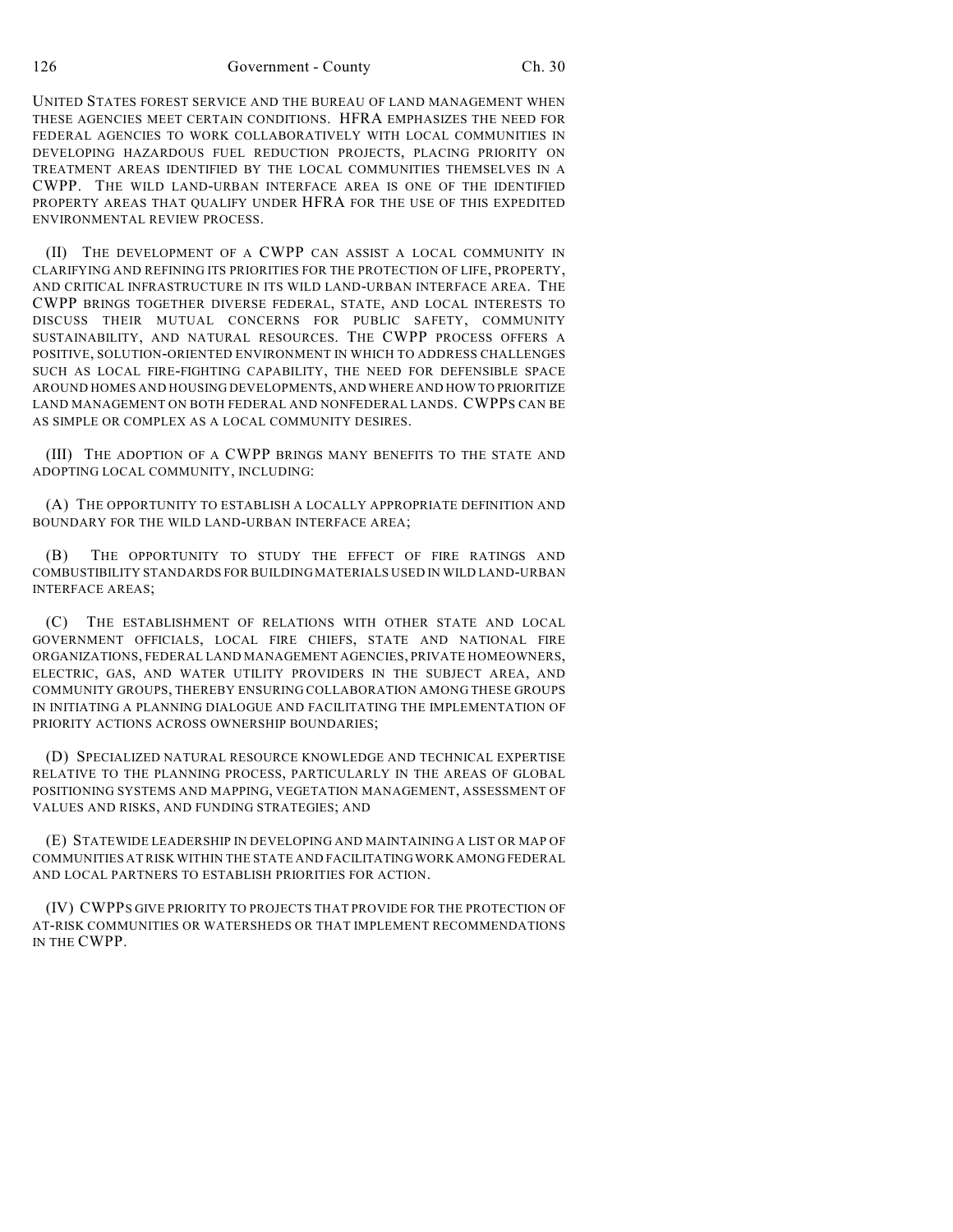(V) CWPPS ASSIST LOCAL COMMUNITIES IN INFLUENCING WHERE AND HOW FEDERAL AGENCIES IMPLEMENT FUEL REDUCTION PROJECTS ON FEDERAL LANDS, HOW ADDITIONAL FEDERAL FUNDS MAY BE DISTRIBUTED FOR PROJECTS ON NONFEDERAL LANDS, AND IN DETERMINING THE TYPES AND METHODS OF TREATMENT THAT, IF COMPLETED, WOULD REDUCE THE RISK TO THE COMMUNITY.

(VI) THE DEVELOPMENT OF CWPPS PROMOTES ECONOMIC OPPORTUNITIES IN RURAL COMMUNITIES.

(b) BY ENACTING THIS SECTION, THE GENERAL ASSEMBLY INTENDS TO FACILITATE AND ENCOURAGE THE DEVELOPMENT OF CWPPS IN COUNTIES WITH FIRE HAZARD AREAS IN THEIR TERRITORIAL BOUNDARIES AND TO PROVIDE MORE STATEWIDE UNIFORMITY AND CONSISTENCY WITH RESPECT TO THE CONTENT OF CWPPS IN COUNTIES NEEDING PROTECTION AGAINST WILDFIRES.

(2) AS USED IN THIS SECTION, UNLESS THE CONTEXT OTHERWISE REQUIRES:

(a) "CWPP" MEANS A COMMUNITY WILDFIRE PROTECTION PLAN AS AUTHORIZED AND DEFINED IN SECTION 101 OF TITLE I OF THE FEDERAL "HEALTHY FORESTS RESTORATION ACT OF 2003", PUB.L. 108-148.

(b) "FIRE HAZARD AREA" MEANS AN AREA MAPPED BY THE COLORADO STATE FOREST SERVICE, IDENTIFIED IN SECTION 23-31-302, C.R.S., AS FACING A SUBSTANTIAL AND RECURRING RISK OF EXPOSURE TO SEVERE FIRE HAZARDS.

(3) (a) NOT LATER THAN JANUARY 1, 2011, THE BOARD OF COUNTY COMMISSIONERS OF EACH COUNTY, WITH THE ASSISTANCE OF THE STATE FORESTER, SHALL DETERMINE WHETHER THERE ARE FIRE HAZARD AREAS WITHIN THE UNINCORPORATED PORTION OF THE COUNTY.

(b) NOT LATER THAN ONE HUNDRED EIGHTY DAYS AFTER DETERMINING THERE ARE FIRE HAZARD AREAS WITHIN THE UNINCORPORATED PORTION OF A COUNTY, THE BOARD OF COUNTY COMMISSIONERS, IN COLLABORATION WITH THE REPRESENTATIVES OF THE ORGANIZATIONS OR ENTITIES ENUMERATED IN SECTION 23-31-312 (3), C.R.S., THAT ESTABLISHED THE GUIDELINES AND CRITERIA, SHALL PREPARE A CWPP FOR THE PURPOSE OF ADDRESSING WILDFIRES IN FIRE HAZARD AREAS WITHIN THE UNINCORPORATED PORTION OF THE COUNTY. IN PREPARING THE CWPP, THE BOARD SHALL CONSIDER THE GUIDELINES AND CRITERIA ESTABLISHED BY THE STATE FORESTER AND SUCH REPRESENTATIVES PURSUANT TO SECTION 23-31-312 (3), C.R.S.

(c) NOTWITHSTANDING ANY OTHER PROVISION OF THIS SECTION, A COUNTY THAT HAS ALREADY PREPARED A CWPP OR AN EQUIVALENT PLAN AS OF THE EFFECTIVE DATE OF THIS SECTION AND, IN CONNECTION WITH SUCH PREPARATION, CONSIDERED THE GUIDELINES AND CRITERIA ESTABLISHED BY THE STATE FORESTER AND DESIGNATED REPRESENTATIVES PURSUANT TO SECTION 23-31-312 (3),C.R.S., SHALL NOT BE REQUIRED TO PREPARE A NEW CWPP TO SATISFY THE REQUIREMENTS OF THIS SECTION.

**SECTION 3.** 23-31-309, Colorado Revised Statutes, is amended BY THE ADDITION OF A NEW SUBSECTION to read: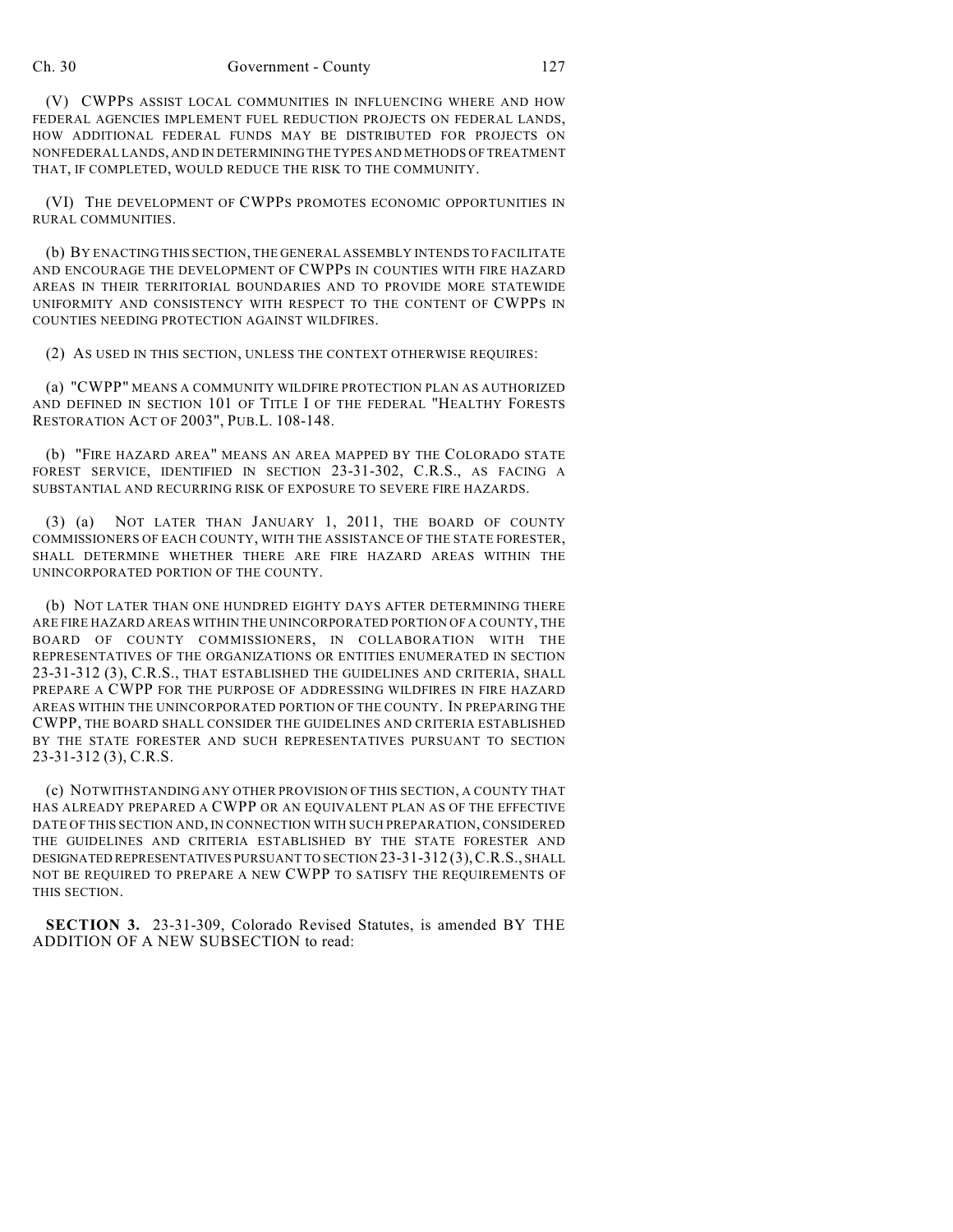**23-31-309. Wildfire emergency response fund - creation - wildfire preparedness fund - creation.** (6) PROCEDURES GOVERNING THE DEVELOPMENT, ADOPTION, OR IMPLEMENTATION OF COMMUNITY WILDFIRE PROTECTION PLANS BY COUNTY GOVERNMENTS ARE SPECIFIED IN SECTION 30-15-401.7, C.R.S. NOTHING IN THIS SECTION SHALL BE CONSTRUED TO AFFECT THE PROVISIONS OF SECTION 30-15-401.7, C.R.S.

**SECTION 4.** 30-10-512, Colorado Revised Statutes, is amended to read:

**30-10-512. Sheriff to act as fire warden.** SUBJECT TO THE PROVISIONS OF THE COMMUNITY WILDFIRE PROTECTION PLAN PREPARED BY THE COUNTY IN ACCORDANCE WITH SECTION 30-15-401.7, the sheriff of every county, in addition to other duties, shall act as fire warden of his OR HER respective county in case of prairie or forest fires OR WILDFIRES.

**SECTION 5.** 30-10-513, Colorado Revised Statutes, is amended to read:

**30-10-513. Sheriff in charge of forest or prairie fire or wildfire - expenses.** SUBJECT TO THE PROVISIONS OF THE COMMUNITY WILDFIRE PROTECTION PLAN PREPARED BY THE COUNTY IN ACCORDANCE WITH SECTION 30-15-401.7, it is the duty of the sheriff, undersheriffs, and deputies, in case of any forest or prairie fire OR WILDFIRE OCCURRING IN THE UNINCORPORATED AREA OF THE COUNTY, to assume charge thereof or to assist other governmental authorities in such emergencies for controlling or extinguishing such fires, and, for assisting in so doing, they may call to their aid such person as they may deem necessary. The state forester may assume the duty with concurrence of the sheriff. The board of county commissioners of any county may allow the sheriff, undersheriffs, deputies, municipal or county fire departments, fire protection districts, fire authorities, and such other persons as may be called to assist in controlling or extinguishing such fires such compensation and other expenses necessarily incurred as it may deem just. The board of county commissioners of any county in this state may make such appropriation as it may deem proper for the purpose of controlling fires in its county. The board of county commissioners is authorized to levy a special tax subject to approval of the voters upon every dollar of valuation of assessment of the taxable property within the county for the purpose of creating a fund that shall be appropriated, after consultation with representatives of fire departments, fire protection districts, and fire authorities in the county, to prevent, control, or extinguish such fires anywhere in the county and to fix the rate of levy; except that the amount raised from the levy in any one year is limited to the amount raised by one mill or five hundred thousand dollars, whichever is less.

**SECTION 6.** 32-1-1002 (3) (a), Colorado Revised Statutes, is amended to read:

**32-1-1002. Fire protection districts - additional powers and duties.** (3) (a) The chief of the fire department in each fire protection district in the state of Colorado, by virtue of such office so held by him OR HER, shall have authority over the supervision of all fires within the district, except as otherwise provided by law, subject to the duties and obligations imposed by this subsection (3) AND SUBJECT TO THE PROVISIONS OF THE COMMUNITY WILDFIRE PROTECTION PLAN PREPARED BY THE COUNTY IN ACCORDANCE WITH SECTION 30-15-401.7,C.R.S., and shall be vested with such other express authority as is contained in this subsection